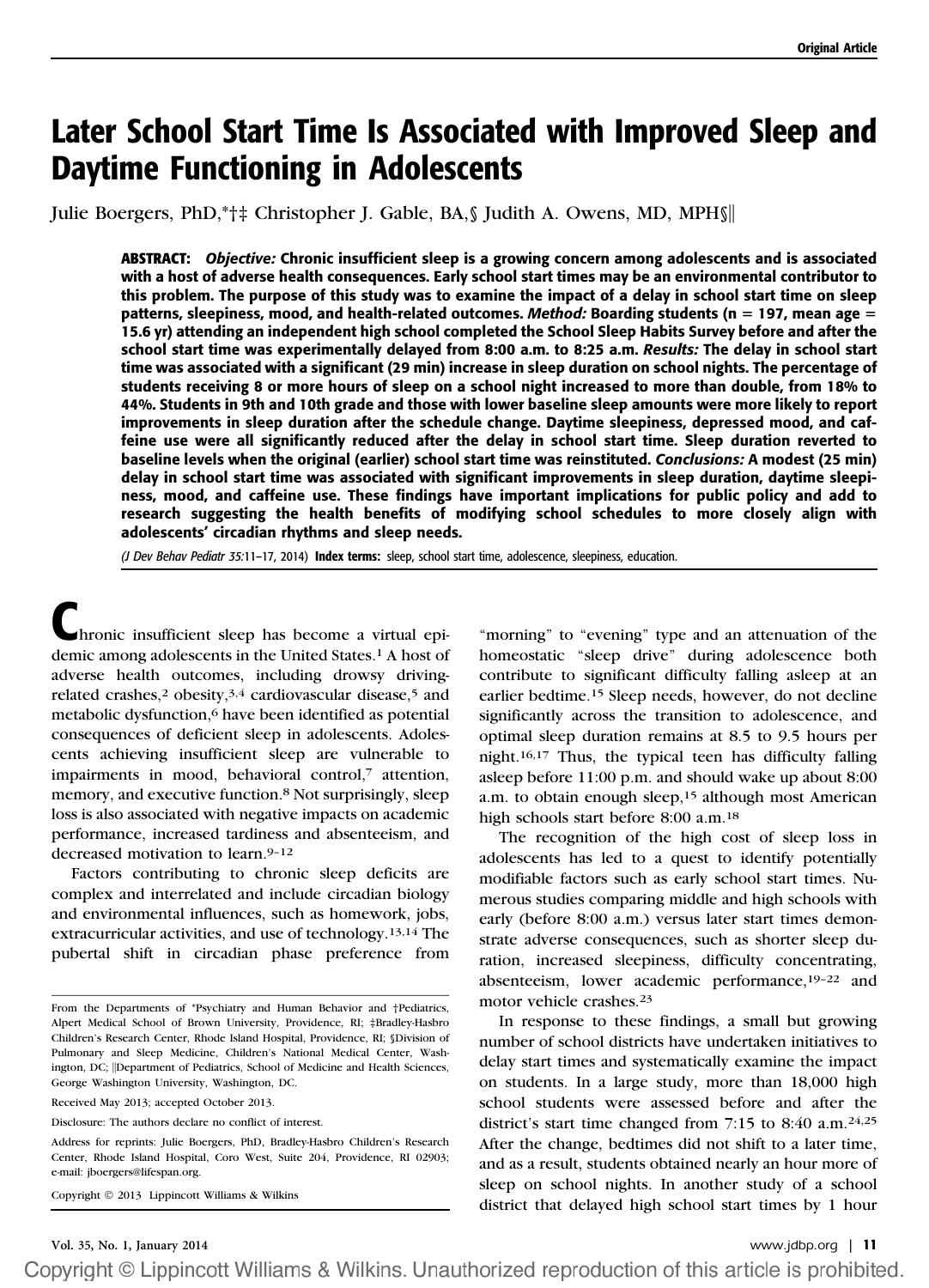(7:30 to 8:30 a.m.), the percentage of students who reported >8 hours of sleep increased from 37% to 50%.<sup>26</sup> A recent study of adolescents at an independent high school that delayed start time by 30 minutes (8:00 to 8:30 a.m.) reported bedtimes actually shifted on average 20 minutes earlier, school night sleep duration increased by 45 minutes, and the percentage of students reporting at least 8 hours of sleep increased from 16% to 55%.27 In addition to increased sleep, these studies have demonstrated a wide range of other benefits, including lower drop-out rates,24,25 improvements in standardized reading and math scores,<sup>22</sup> lower rates of depression symptoms,27 and lower rates of car crashes.26 Recent research also demonstrates that delaying school start times for middle school students is associated with similar positive outcomes, including more sleep on school nights, decreased daytime sleepiness and tardiness, and better performance on computerized attention tasks.19,28

In summary, research suggests that early school start times are associated with numerous adverse health and educational consequences and that delaying school start times results in a range of benefits to students. Economists have also suggested that delaying school start times would have a substantial benefit to cost ratio (9:1).29 However, the decision to delay school start times typically involves substantial logistical considerations and is often controversial.18 Therefore, it is important for school districts contemplating a change in start times to have access to outcome data and to details regarding the structure and implementation of start time delays from a variety of school settings.

The aim of this study was to examine the impact of a very modest (25 min) experimental delay in school start time on students' sleep patterns, sleepiness, mood, and health-related outcomes at a competitive independent boarding school. We hypothesized that school start time delay would be associated with an increase in sleep duration and a decrease in daytime sleepiness. Participants would also rate themselves as experiencing fewer depressive symptoms, using less caffeine, and seeking less medical attention for fatigue-related concerns after the implementation of the later school start time. Finally, we hypothesized that sleep duration would revert to baseline levels when the original (earlier) school start time was reinstituted.

## METHODS

#### Sample

The study was conducted at a coeducational residential school serving primarily boarding students ( $n = 849$ ) in grades 9 through 12 and postgraduate level; the school also serves a smaller number ( $n = 203$ ) of day students. The demographic characteristics of enrolled students were as follows: 51% were girls, 43% were white, 11% black, 7% Hispanic, 31% Asian, and 8% multiracial or other.

The daily schedule during the fall and spring term was 8:00 a.m. to 6:00 p.m. on Mondays, Tuesdays, Thursdays, and Fridays and 8:00 a.m. to 12:35 p.m. on Wednesdays and Saturdays. An experimental schedule was implemented during the winter term only, 8:25 a.m. to 5:35 p.m. on Mondays, Tuesdays, Thursdays, and Fridays and 8:25 a.m. to 12:35 p.m. on Wednesdays and Saturdays. To accommodate the alternate schedule, class times, break times, and lunch time were all reduced by 5 minutes.

### Procedures

Data were collected at the end of the fall term (Time 1: November 2010), winter term (Time 2: March 2011), and spring term (Time 3: May 2011); survey dates were selected so that student workload would be comparable at each time point. Parents or guardians of students were contacted by school officials and investigators via e-mail before the first survey distribution and were informed about the study. Parents were asked to give consent via e-mail for their child's participation. The survey was available for parents to download and review if desired. All students were informed about the study in dormitory or adviser meetings. Students with parental consent to participate received a link to provide assent and complete the survey independently and anonymously using an online secure server (http://www.surveymonkey.com). Students who declined to participate simply closed the browser. Only students who completed this initial survey were eligible to take the follow-up survey. Access to the data was restricted to the investigators and research assistant. These procedures were approved by the Institutional Review Board of the sponsoring organization.

#### Measures

The School Sleep Habits Survey (SSHS)<sup>30</sup> is an adolescent self-report survey that is widely used in the United States and in other countries. The survey elicits information regarding typical sleep-wake behaviors during the previous week, in addition to daytime functioning, participation in activities, and school health center utilization for fatigue-related health complaints (e.g., requests for rest periods during the school day). We used a version of the SSHS that was slightly modified for previous use in a similar study of sleep and school start times.27 The SSHS has several subscales. The Sleepiness subscale is a 13-item modified version of the Epworth Sleepiness Scale; a higher score indicates greater propensity to fall asleep under various conditions (Survey 1,  $\alpha$  = .55; Survey 2,  $\alpha$  = .63). The Morningness/Eveningness subscale is a 10-item scale measuring the circadian propensity; higher scores are indicative of morning (vs evening) chronotype (Survey 1,  $\alpha = .77$ ; Survey 2,  $\alpha =$ .81). The Depressed Mood subscale is a six-item scale with higher scores indicating greater levels of depressed mood (Survey 1,  $\alpha = .87$ ; Survey 2,  $\alpha = .88$ ). In addition, a total caffeine score was created by aggregating weekly total use (number of products used  $\times$  frequency of use) of all caffeinated items (soda, coffee/tea, energy drinks, caffeinated water/juices, and caffeinated foods [e.g., chocolate]).

12 Sleep and School Start Time **12 Sleep and School Start Time** Journal of Developmental & Behavioral Pediatrics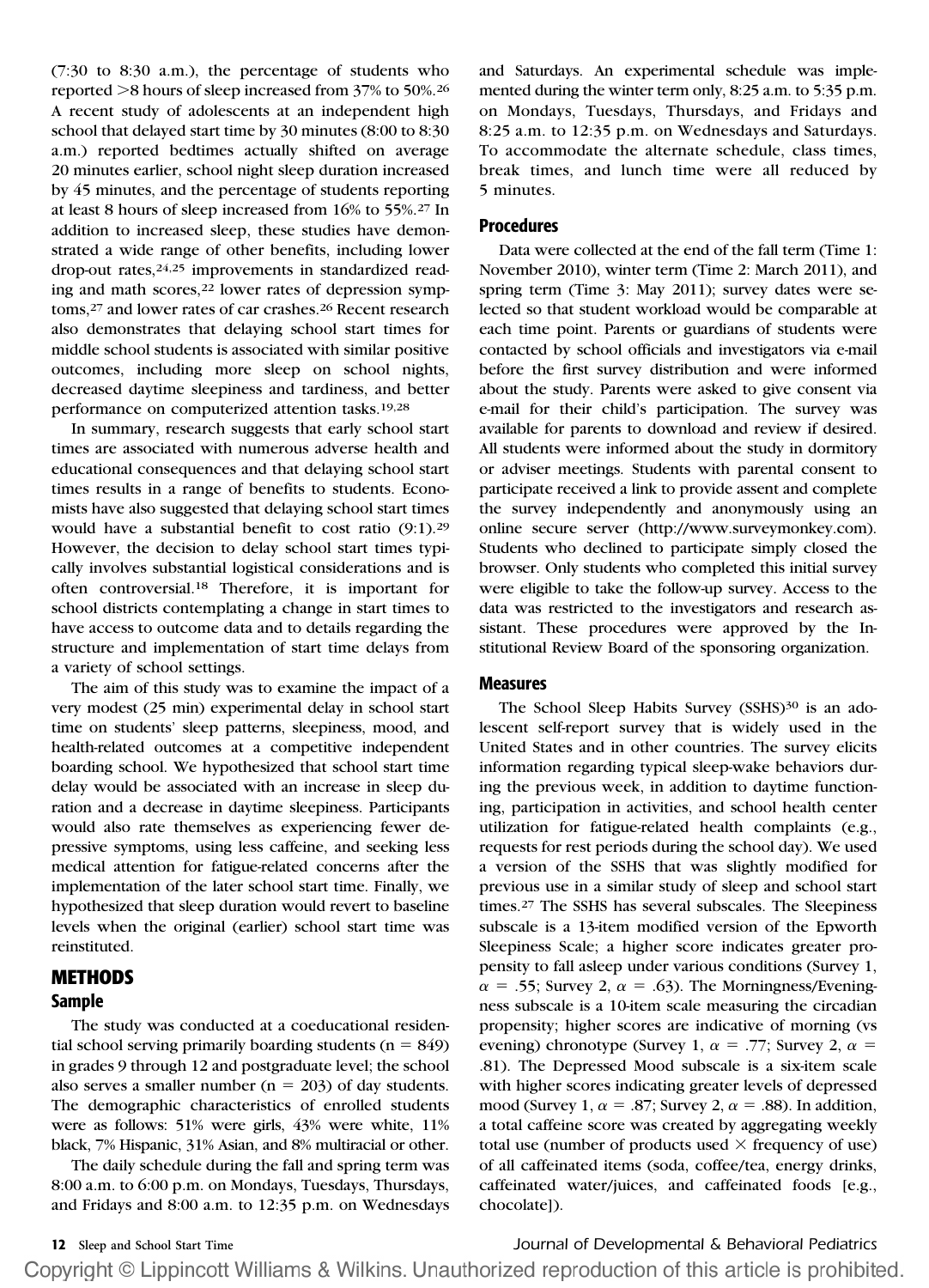#### Statistical Analyses

Sleep duration was assessed by a self-report item on the SSHS, which asks students to estimate how long they sleep on a typical school night or weekend night, not including any time they spend in bed awake. Weekend sleep compensation was calculated by subtracting school night from nonschool night sleep duration. Paired  $t$  tests were used to examine differences in sleep parameters, sleepiness scale scores, and health-related outcomes before and after the change in start time. McNemar's tests were used to compare paired proportions for dichotomized variables (sleepiness-related behaviors). Grade and sex differences at each timepoint were examined via analysis of variance (ANOVA). A logistic regression was conducted to identify the characteristics of students whose total sleep time extended after the start time change. Values  $\pm 3$  standard deviations from the mean were removed from the regression model. A repeated-measures ANOVA examined differences in sleep duration across 3 timepoints. Skewed variables were logarithmically transformed for analysis, and untransformed means were substituted for logarithmic means in the reported results.

#### RESULTS

A total of 557 students (432 boarding students and 125 day students) received parental permission and were eligible to participate in the study (52.9% of student population). Of those students whose parents provided consent, 396 (308 boarding students and 88 day students) completed the first survey (71.3% of eligible boarding students and 70.4% of eligible day students). A total of 228 students (197 boarding students, 64% of those who completed the first survey; 31 day students, 35.2% of those who completed the first survey) completed both Time 1 and Time 2 surveys. Day students were excluded from subsequent analyses because of presumed differences in the morning and evening routines and sleeping environments between boarding and day students, which could not be adequately controlled because of sample size. The primary analyses presented in this study were conducted with the 197 boarding students who completed both Time 1 and Time 2 surveys. A smaller number of boarding students ( $n = 72$ , 23.3% of those who completed the first survey) also completed a survey at Time 3, and preliminary analyses were also reported for this group.

To examine for retention bias, students who completed only the first survey were compared with students who completed Time 1 and Time 2 surveys. There were no significant differences in sex ( $\chi^2 = 3.53$ ,  $p > .05$ ), grade level ( $\chi^2$  = 7.02, *p* > .05), or average baseline school night or nonschool night sleep duration ( $t = -1.67$ ,  $p > .05$ ;  $t = 1.08, p > .05$ , bedtime  $(t = -.03, p > .05; t = .96,$  $p > .05$ ), or wake time (t = .61,  $p > .05$ ; t = -1.30,  $p >$ .05) between the students who did and did not complete the second survey.

Student respondents were fairly evenly distributed across grade levels: 9th (26%), 10th (25%), 11th (29%), and 12th (18%); 2% were postgraduate year students. The mean age was 15.6 years, and 59% were girls. The racial/ ethnic composition of our sample was 52% white, 7% black, 6% Hispanic, 24% Asian, and 10% multiracial or other. All students reported the goals of attaining at least a college-level degree. On average, students reported believing that they needed 8.8 hours of sleep each night; however, 51.2% of students at Time 1 and 35.5% at Time 2 reported that they rarely or never get enough sleep. Most students (64%) endorsed a more nocturnal circadian preference. Sleep onset latency was reported by most students to be very short (Time 1:  $X = 16.2$  min, SD = 13.2 min; Time 2:  $X = 16.7$  min, SD = 15.5 min) and did not significantly differ between timepoints.

#### School Night Sleep Patterns

Table 1 reports mean bedtimes, wake times, and sleep duration for school nights and nonschool nights at Time 1 (8:00 a.m. start time) and Time 2 (8:25 a.m. start time) for the total sample and by grade-level. As expected, wake times were later (24 min) at Time 2 than at Time 1 ( $t(189) = 8.94$ ,  $p < .001$ ). Average school night bedtimes did not significantly change. School night sleep duration increased by 29 minutes after the start time delay  $(t(191) = 7.43, p < .001)$ . Figure 1 illustrates average school night sleep duration categorized in hourly increments at Time 1 and Time 2. The sample was also dichotomized into students receiving 8 hours or more hours of sleep on school nights versus  $\leq 8$  hours. The percent of students receiving 8 or more hours of sleep on a school night increased by more than double after the school start time shift, from 18% at Time 1 to 44% at Time 2  $(t(192) = 7.23, p < .001)$ .

There was a main effect of grade on school night sleep duration at Time 1 (F = 6.55,  $df = 4,189, p < .01$ ), with 12th graders getting less sleep than 9th or 10th graders. This was partially explained by grade differences in bedtimes (F = 9.93,  $df = 4,191, p < .001$ ): 12th graders reported later bedtimes than 9th and 10th graders, and 11th graders reported later bedtimes than 9th graders. A similar pattern of grade-level differences was observed at Time 2 (F = 10.67,  $df = 1,189, p < .001$ ), with 11th and 12th graders getting less sleep than 9th and 10th graders. Bedtimes also differed by grade at Time 2 (F = 13.21,  $df = 1,189, p < .001$ ), with 11th and 12th graders going to bed later than 9th and 10th graders. Wake times did not significantly differ by grade level at either timepoint. There were no sex differences in sleep duration or bedtime. Girls (6:56 a.m.) awoke slightly earlier than boys (7:10 a.m.) on school days at Time 1 (F = 8.71, 1,192,  $p < .01$ ) but not at Time 2.

Within-subject changes in sleep duration were calculated from the difference in total sleep duration from Time 1 to Time 2 and ranged from a loss of 125 minutes to a gain of 195 minutes (mean =  $28.45 \pm 53.06$  min) on

Vol. 35, No. 1, January 2014 © 2013 Lippincott Williams & Wilkins 13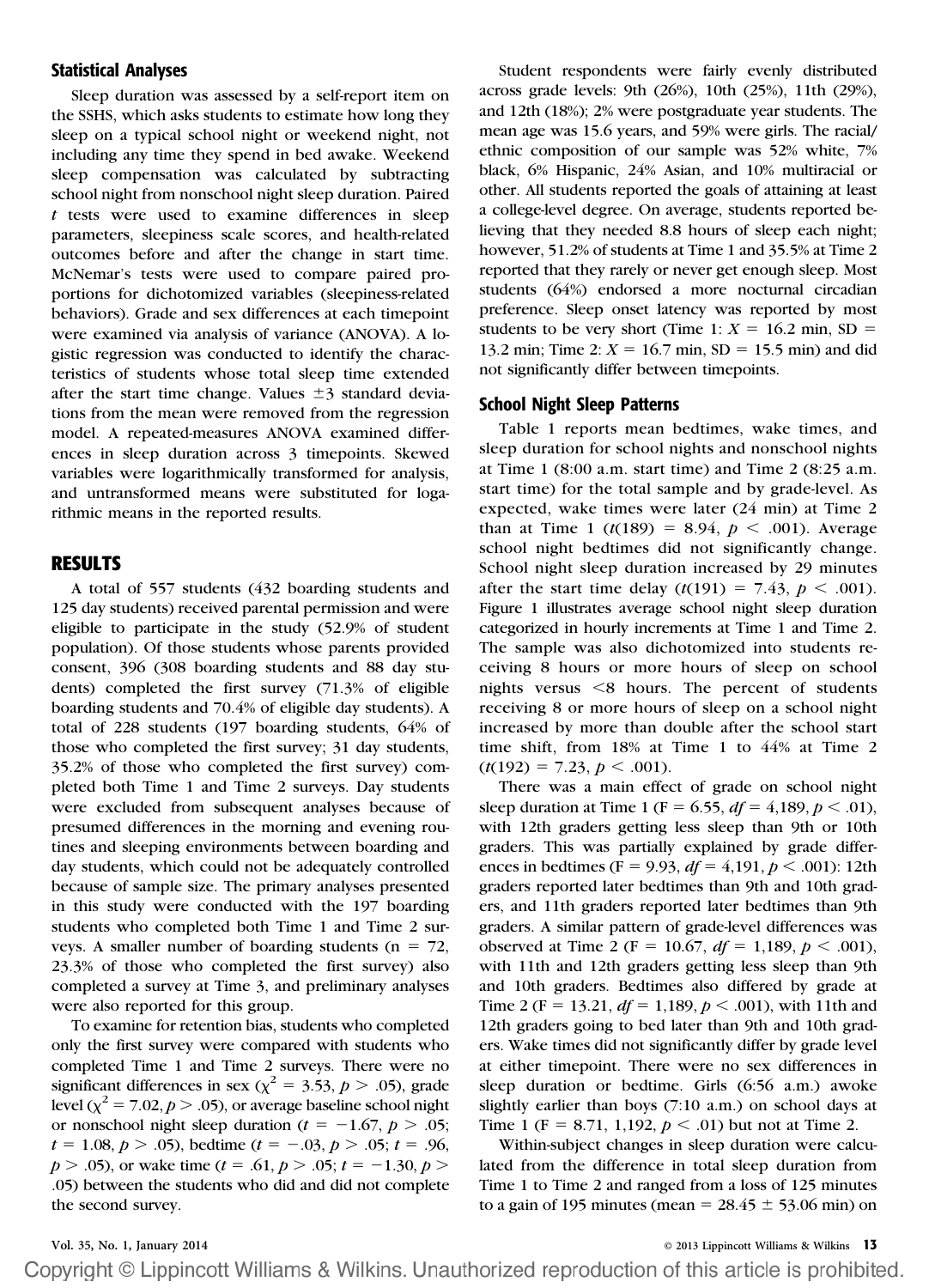|                                 | Overall $(N = 193)$ |     |               |           | Grade 9 ( $N = 51$ ) |     |               |           | Grade 10 ( $N = 49$ )                                       |     |                                                                                                         |           |
|---------------------------------|---------------------|-----|---------------|-----------|----------------------|-----|---------------|-----------|-------------------------------------------------------------|-----|---------------------------------------------------------------------------------------------------------|-----------|
|                                 | Time 1              |     | Time 2        |           | Time 1               |     | Time 2        |           | Time 1                                                      |     | Time 2                                                                                                  |           |
| <b>School Nights</b>            | Mean                | SD. | Mean          | <b>SD</b> | Mean                 | SD. | Mean          | <b>SD</b> | Mean                                                        | SD. | Mean                                                                                                    | <b>SD</b> |
| Bedtime                         |                     |     |               |           |                      |     |               |           |                                                             |     | 11:48 p.m. 1:03 11:44 p.m. 1:06 11:22 p.m. 0:39 11:19 p.m. 0:43 11:30 p.m.* 0:58 11:12 p.m.* 0:52       |           |
| Wake time                       |                     |     |               |           |                      |     |               |           |                                                             |     | 7:02 a.m.** 0:34 7:26 a.m.** 0:36 6:53 a.m.** 0:23 7:26 a.m.** 0:27 6:58 a.m.*** 0:36 7:19 a.m.*** 0:43 |           |
| Sleep duration $(h:min)$ 7:01** |                     |     | $1:00$ 7:30** |           | $1:12$ 7:17**        |     | $0:39$ 7:56** |           | $0:56$ 7:18**                                               |     | $0:57$ 7:56**                                                                                           | 0:58      |
| Nonschool nights                |                     |     |               |           |                      |     |               |           |                                                             |     |                                                                                                         |           |
| Bedtime                         |                     |     |               |           |                      |     |               |           |                                                             |     | 12:45 a.m. 1:08 12:46 a.m. 1:10 12:32 a.m. 1:08 12:43 a.m. 1:00 12:54 a.m.* 1:14 12:28 a.m.* 1:04       |           |
| Wake time                       | 9:51 a.m.           |     |               |           |                      |     |               |           | 1:25 9:53 a.m. 1:20 9:38 a.m. 1:26 9:58 a.m. 1:11 9:54 a.m. |     | 1:16 $9:43$ a.m.                                                                                        | 1:13      |
| Sleep duration $(h:min)$ 9:04   |                     |     | 1:16 9:06     |           | $1:15$ 9:09          |     | 1:22 9:09     |           | $1:10$ 8:56                                                 |     | $1:10$ 9:14                                                                                             | 1:06      |

Table 1. Mean (Standard Deviation) Bedtimes, Wake Times, and Sleep Durations on School Nights and Nonschool Nights by Grade Level

|                        |              |      | Grade 11 ( $N = 55$ ) | Grade 12 ( $N = 35$ ) |             |           |              |           |
|------------------------|--------------|------|-----------------------|-----------------------|-------------|-----------|--------------|-----------|
|                        | Time 1       |      | Time 2                |                       | Time 1      |           | Time 2       |           |
| <b>School Nights</b>   | Mean         | SD.  | Mean                  | SD.                   | Mean        | <b>SD</b> | Mean         | <b>SD</b> |
| Bedtime                | $12:01$ a.m. | 1:03 | $12:05$ a.m.          | 1:10                  | 12:35 a.m.  | 1:13      | $12:31$ a.m. | 1:09      |
| Wake time              | $7:05$ a.m.* | 0:36 | $7:31$ a.m.*          | 0:37                  | $7:13$ a.m. | 0:41      | $7:27$ a.m.  | 0:37      |
| Sleep duration (h:min) | $6:56***$    | 1:04 | $7.14***$             | 1:17                  | $6:26*$     | 1:11      | $6:45*$      | 1:14      |
| Nonschool nights       |              |      |                       |                       |             |           |              |           |
| Bedtime                | $12:35$ a.m. | 1:05 | $12:46$ a.m.          | 1:11                  | $1:08$ a.m. | 1:01      | $1:10$ a.m.  | 1:23      |
| Wake time              | $9:57$ a.m.  | 1:27 | $10:02$ a.m.          | 1:23                  | $9:55$ a.m. | 1:35      | 9:49 a.m.    | 1:38      |
| Sleep duration (h:min) | 9:13         | 1:17 | 9:15                  | 1:24                  | 8:53        | 1:16      | 8:33         | 1:16      |

Sleep duration was accessed by self-reported amount of sleep on a typical night not including time in bed awake. Means with the same superscript are significantly different at the following levels: \*p < .05; \*\*p < .001; \*\*\*p < .01.

school nights. A logistic regression was conducted to identify the characteristics of students whose sleep time increased  $(n = 131)$  versus those whose sleep time stayed the same or decreased ( $n = 61$ ) after the change in school start time. Grade, sex, a dichotomized question regarding chronotype preference, school night total sleep time  $\geq$ 8 or  $\leq$ 8 hours at Time 1, and weekend sleep compensation at Time 1 were selected as predictor variables. The overall model was significant ( $\chi^2 = 24.18$ ,  $p < .01$ ). Students who received  $\leq 8$  hours of sleep at Time 1 were 4 times as likely to have increased sleep duration after the delay in school start time ( $\beta = 1.45$ ,



Wald  $\chi^2 = 9.16$ ,  $p = .01$ , odds ratio [OR] = 4.23, 95% confidence interval [CI] =  $1.67$ –10.92). Being a student in the 9th ( $\beta$  = 1.04, Wald  $\chi^2$  = 3.98,  $p < .05$ , OR = 2.84, 95% CI = 1.02-7.91) or 10th ( $\beta$  = 1.59, Wald  $\chi^2$  = 7.57,  $p < .01$ , OR = 4.89, 95% CI = 1.58-15.17) grade increased the odds that student sleep duration would increase after the time change. Sex, chronotype, and weekend sleep compensation were not significant predictors of improved school night sleep duration.

#### Nonschool Night Sleep Patterns

Comparisons of school night and nonschool night bedtimes, wake times, and sleep duration revealed a shift in participants' sleep schedules, with bedtimes approximately an hour later and wake times about 2.5 to 2.75 hours later on nonschool nights, resulting in a 1.5- to 2-hour extension of sleep duration on nonschool nights. There were no significant differences between Time 1 and Time 2 in student bedtimes, wake times, or sleep duration on nonschool nights. Female students were found to have nonschool night bedtimes, on average, 23 minutes earlier than male students at Time 1 ( $F = 5.36$ ,  $df = 1,192, p < .05$ . Female students also reported earlier nonschool night wake times than male students at both time points (Time 1: 27 min,  $F = 4.70$ ,  $df = 1.192$ ,  $p < .05$ ; Time 2: 26 min, F = 5.02,  $df = 1,191, p < .05$ ); there were no nonschool night sex differences in sleep duration.

14 Sleep and School Start Time **14 Sleep and School Start Time** Journal of Developmental & Behavioral Pediatrics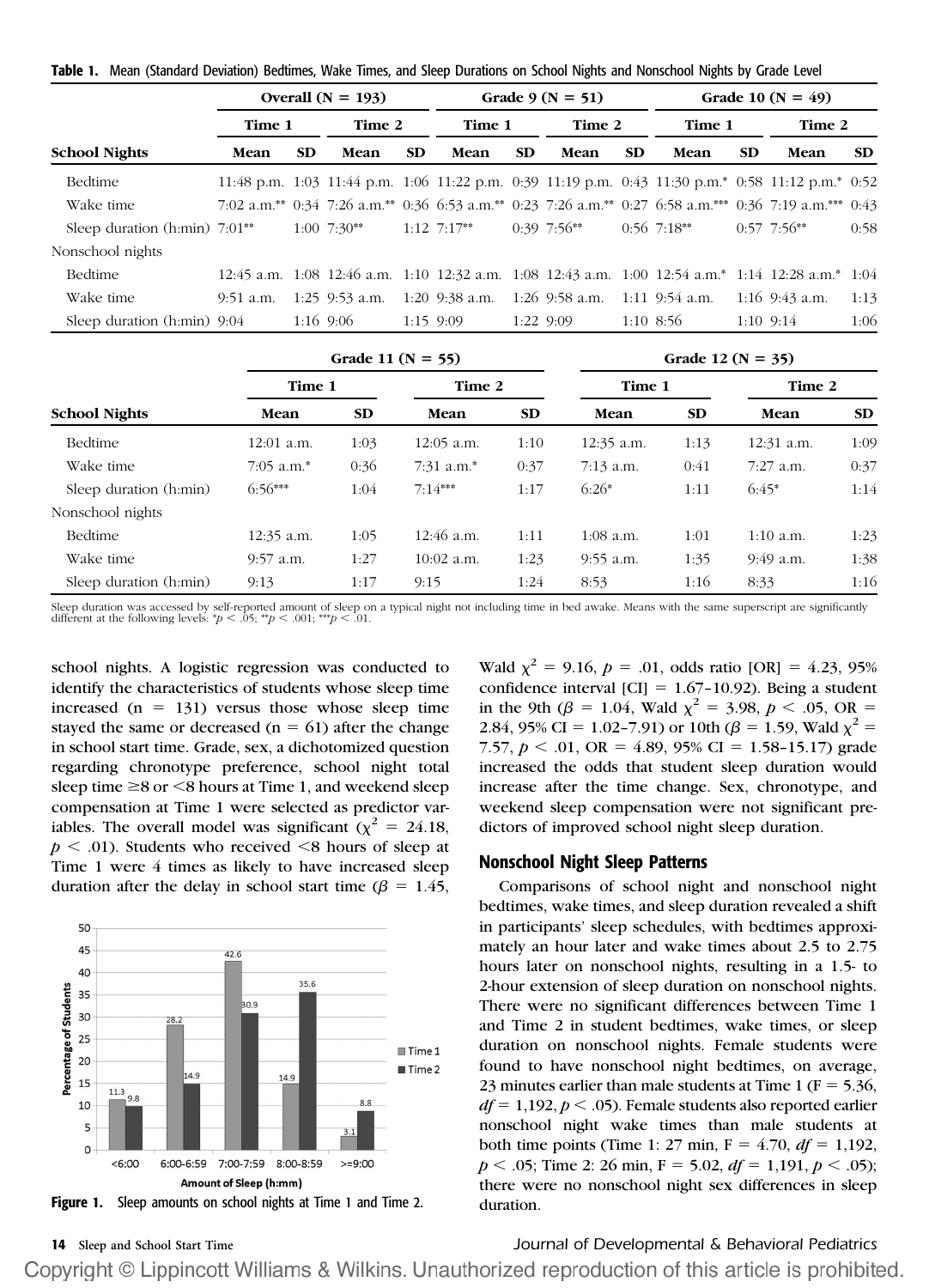#### Daytime Sleepiness

Sleepiness scale scores decreased from Time 1 (19.26) to Time 2 (13.86;  $t(138) = 11.89$ ,  $p < .001$ ). Differences in a number of daytime sleepiness-related variables before and after the schedule change are summarized in Table 2. McNemar's tests revealed that, after the school start time was delayed, students were less likely to report napping on school days, sleepiness or falling asleep in class, or tardiness to class. The percentage of students who felt at least somewhat bothered by being too tired to do their schoolwork decreased, although there was no significant change in tiredness during sports or social activities.

#### Health-Related Outcomes

At both time points, students who reported getting ,8 hours of sleep on school nights reported more depressed mood (Time 1: 11.09 vs 10.00,  $t(191) = 1.95$ , p  $<$  .05; Time 2: 10.97 vs 8.98,  $t(185) = 4.63$ ,  $p < .001$ ) and weekly caffeine consumption (Time 1: 7.81 vs 3.94,  $t(192) = 2.08, p < .05$ ; Time 2: 7.52 vs 4.24,  $t(188) =$ 2.93,  $p < .01$ ) than students who achieved at least 8 hours of sleep. Achieving <8 hours of sleep was also associated with more fatigue-related school health clinic visits at Time 1 (1.27 vs 1.06,  $t(179) = 2.02, p < .05$ ) but not at Time 2 (1.27 vs 1.12,  $t(172) = 1.78, p < .10$ ).

After the change in school start time, scores on the Depression Scale decreased (10.98 vs 10.12,  $t(185)$  = 3.73,  $p < .001$ ), and total weekly caffeine use declined  $(7.62 \text{ vs } 5.89, t(195) = 2.22, p < .05)$ . Self-reported visits to the school clinic for fatigue-related issues did not significantly change.

#### Academic and Extracurricular Activities

Self-reported number of hours engaged in athletics, extracurricular activities, and homework did not significantly differ after the schedule change was implemented. The schedule change also did not have an impact on selfreported grades; 93% at Time 1 and 91% at Time 2 reported receiving mostly Bs or better in their classes.

#### Sleep Duration After Return to Typical School Schedule

A preliminary repeated-measures analysis of variance (ANOVA) examined sleep duration among the subset of students ( $n = 71$ ) who completed surveys at Time 3, when the school schedule reverted to the original

(earlier) start time. Among the students who completed all 3 surveys, weekday sleep duration increased by 33 minutes after the school start time delay was implemented and subsequently decreased by 33 minutes to baseline levels after the start time reverted to the earlier schedule (Time 1: 6:58  $\pm$  1:02; Time 2: 7:31  $\pm$  1:01; Time 3: 6:58  $\pm$  1:15; F(2,62) = 19.83,  $p < .001$ ).

#### **DISCUSSION**

The results of this study of students attending a collegepreparatory independent boarding school replicate and extend previous research documenting benefits of a modest delay in school start time on adolescents' sleep and health-related outcomes. In this study, an experimental 25-minute delay in school start time was associated with a significant (29 min) increase in selfreported sleep duration. As in previous studies, school night bedtimes did not shift later after the school start time change was instituted, and increased sleep duration was largely driven by a later school day wake time. Moreover, a significant reduction in a number of indicators of daytime sleepiness (including falling asleep in class, tardiness, and napping) was observed in conjunction with the delay in start time.

The percent of students receiving 8 or more hours of sleep on a school night increased dramatically after the school start time shift, from 18% at Time 1 to 44% at Time 2. However, it is noteworthy and concerning that, even after the delay in start time, very few students  $(8.8\%)$  reported getting the recommended<sup>16,17</sup> 9 or more hours of sleep. In particular, students in the upper grades (11th to 12th) received significantly less sleep than students in the lower grades; there was over an hour difference in the sleep duration of 9th graders compared with 12th graders. Furthermore, the start time change did not have an impact on bedtimes or wake times or decrease sleep duration on nonschool days, implying that students continued to feel the need to "compensate" for insufficient sleep during the week. Thus, although this modest policy change yielded important and clinically meaningful improvements in sleep duration, it was not enough to overcome the chronic sleep debt experienced by this group of adolescents.

These results add to a large body of research documenting the association between inadequate sleep duration and negative health consequences among

Table 2. Percentages of Students Reporting Daytime Sleepiness-Related Behaviors at Time 1 and Time 2

|                                                         | Time $1 \left( \% \right)$ | Time $2 \left( \frac{0}{0} \right)$ | McNemar's $\chi^2$ Value | p        |
|---------------------------------------------------------|----------------------------|-------------------------------------|--------------------------|----------|
| Napped at least sometimes on school days                | 44                         | 33                                  | 8.82                     | 0.0030   |
| Arrived late to class at least once in past 2 weeks     | 25                         | 16                                  | 5.69                     | 0.0171   |
| Struggled to stay awake and/or fell asleep in class     | 72                         | 55                                  | 15.28                    | < 0.0001 |
| Too tired to do schoolwork somewhat or much of the time | 76                         | -61                                 | 12.26                    | 0.0005   |
| Too tired to play sports somewhat or much of the time   | 45                         | 44                                  | 0.08                     | 0.7794   |
| Too tired to socialize somewhat or much of the time     | 45                         | 38                                  | 3.13                     | 0.0769   |

#### Vol. 35, No. 1, January 2014 © 2013 Lippincott Williams & Wilkins 15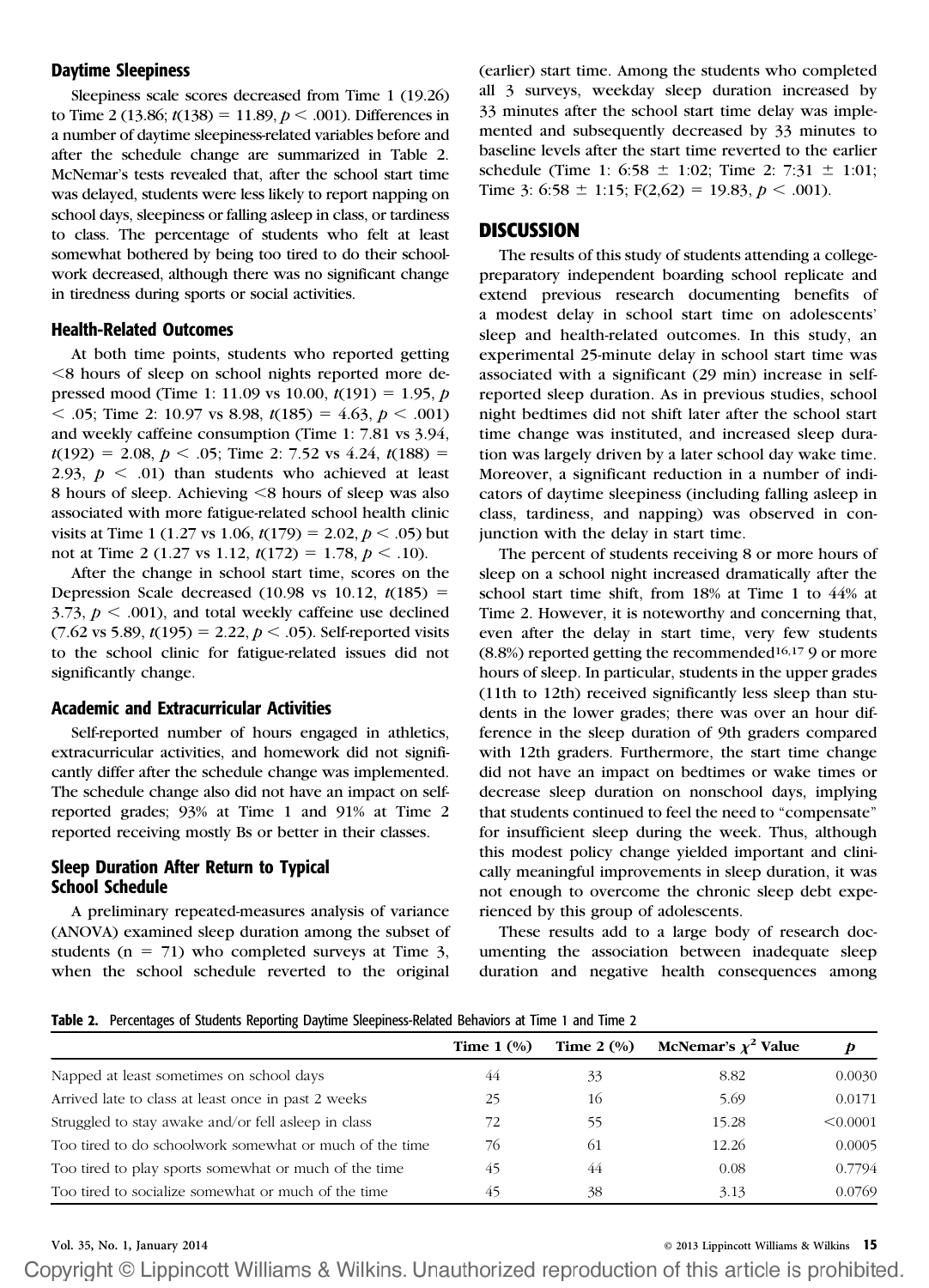adolescents. Insufficient sleep duration was associated with higher levels of depressed mood, sleepiness, and caffeine consumption, both before and after the schedule change, but importantly, there were significant improvements in all of these parameters after the start time delay. Policy measures that could improve adolescent sleep duration have important public health implications, in light of increasing evidence for a bidirectional relationship between mood dysregulation (including suicidal ideation) and sleep patterns in adolescents.<sup>31,32</sup> Similarly, caffeine is increasingly being used among adolescents to counteract the effects of sleep deprivation33 and is a public health concern given its potential to negatively impact sleep,<sup>34</sup> cause dependence,<sup>33</sup> and increase the risk for later substance abuse.35

A unique aspect of this study was the ability to link individual responses before and after the change in school schedule. Perhaps, not surprisingly, examination of within-subject changes in sleep duration revealed that students in 9th and 10th grades and those achieving inadequate sleep  $(< 8$  hours) at the start of the study were most likely to benefit from the delay in school start time. Older students may have additional academic and extracurricular demands and social pressures, which constrain the extension of their sleep, and may also be more affected by developmental changes in circadian rhythms than younger students.

Communities considering a change in school start times have often raised concerns that a later schedule will provide less time for homework or participation in sports and extracurricular activities. In this sample, however, students reported no change in the number of hours they spent engaged in athletics, extracurricular activities, and homework after the schedule change was implemented. More importantly, after the schedule change, significantly fewer students felt too tired to do their homework.

A limitation of this study is that it was based on selfreport data, rather than on objectively measured sleep variables. However, sleep duration reported on the School Sleep Habits Survey (SSHS) was found to be highly correlated with sleep diary and actigraphy data in a previous study.36 Although we collected data regarding the frequency of planned napping, we do not have information about the duration of naps. Because this was an anonymous survey, we were also not able to link actual changes in grades with changes in sleep (only selfreported grades). The overall response rate was modest, although analyses for possible retention bias suggested that the 2 groups were fairly comparable.

Our sample is clearly unique, in that the study was conducted at a highly competitive independent boarding school, which limits generalizability to other settings. However, a distinct advantage of studying boarding students is that there was much less variability in other variables that could affect sleep and sleep-related variables (including morning and evening routines, sleeping environments, and after school demands such as employment) than would be found at a typical American high school. It is striking that, even in a relatively homogenous, high-achieving group of students, a modest delay in school start time can confer significant and meaningful benefits in sleep duration and health outcomes.

Of course, when a school-wide change is initiated, it is impossible to include a control group of students who did not experience the change in school start time, and therefore it is possible that there are other variables that could explain the association between school start time delay and observed benefits for students. This limitation was minimized in this study by implementing an ABA design; that is, during the third term of the academic year, the school schedule returned to the earlier start time, and the students' sleep patterns were surveyed again. Although the response to the Time 3 survey was modest (because of the end of the year demands on students' time), it was noteworthy that students' sleep duration improved when the school start time was delayed and that sleep duration subsequently decreased to baseline levels when the original school schedule resumed. This suggests that the later school start time was responsible for the improvements observed at Time 2.

In summary, although the decision to implement a later start time for middle and high school students is seldom without controversy, this study adds to a growing body of evidence suggesting compelling health benefits with even a very modest delay in school start time to align more closely with adolescents' circadian rhythms. Furthermore, our results suggested that high school students in earlier grades and those with lower baseline sleep amounts were more likely to benefit from the delay in school start time. The findings indicate the importance of systemic countermeasures to mitigate against chronic sleep loss in adolescents.

#### **REFERENCES**

- 1. Eaton DK, McKnight-Eily LR, Lowry R, et al. Prevalence of insufficient, borderline, and optimal hours of sleep among high school students—United States, 2007. J Adolesc Health. 2010;46: 399–401.
- 2. Dahl RE. Biological, developmental, and neurobehavioral factors relevant to adolescent driving risks. Am J Prev Med. 2008;35(3) suppl):S278–S284.
- 3. Hasler G, Buysse DJ, Klaghofer R, et al. The association between short sleep duration and obesity in young adults: a 13-year prospective study. Sleep. 2004;27:661–666.
- 4. Cappuccio FP, Taggart FM, Kandala NB, et al. Meta-analysis of short sleep duration and obesity in children and adults. Sleep. 2008;31: 619–626.
- 5. Gangwisch JE, Malaspina D, Babiss LA, et al. Short sleep duration as a risk factor for hypercholesterolemia: analyses of the National Longitudinal Study of Adolescent Health. Sleep. 2010;33:956–961.
- 6. Verhulst SL, Schrauwen N, Haentjens D, et al. Sleep duration and metabolic dysregulation in overweight children and adolescents. Arch Dis Child. 2008;93:89–90.
- 7. Pasch KE, Laska MN, Lytle LA, et al. Adolescent sleep, risk behaviors, and depressive symptoms: are they linked? Am J Health Behav. 2010;34:237–248.
- 8. Carskadon MA. Sleep's effects on cognition and learning in adolescence. Prog Brain Res. 2011;190:137–143.

16 Sleep and School Start Time **Journal of Developmental & Behavioral Pediatrics**